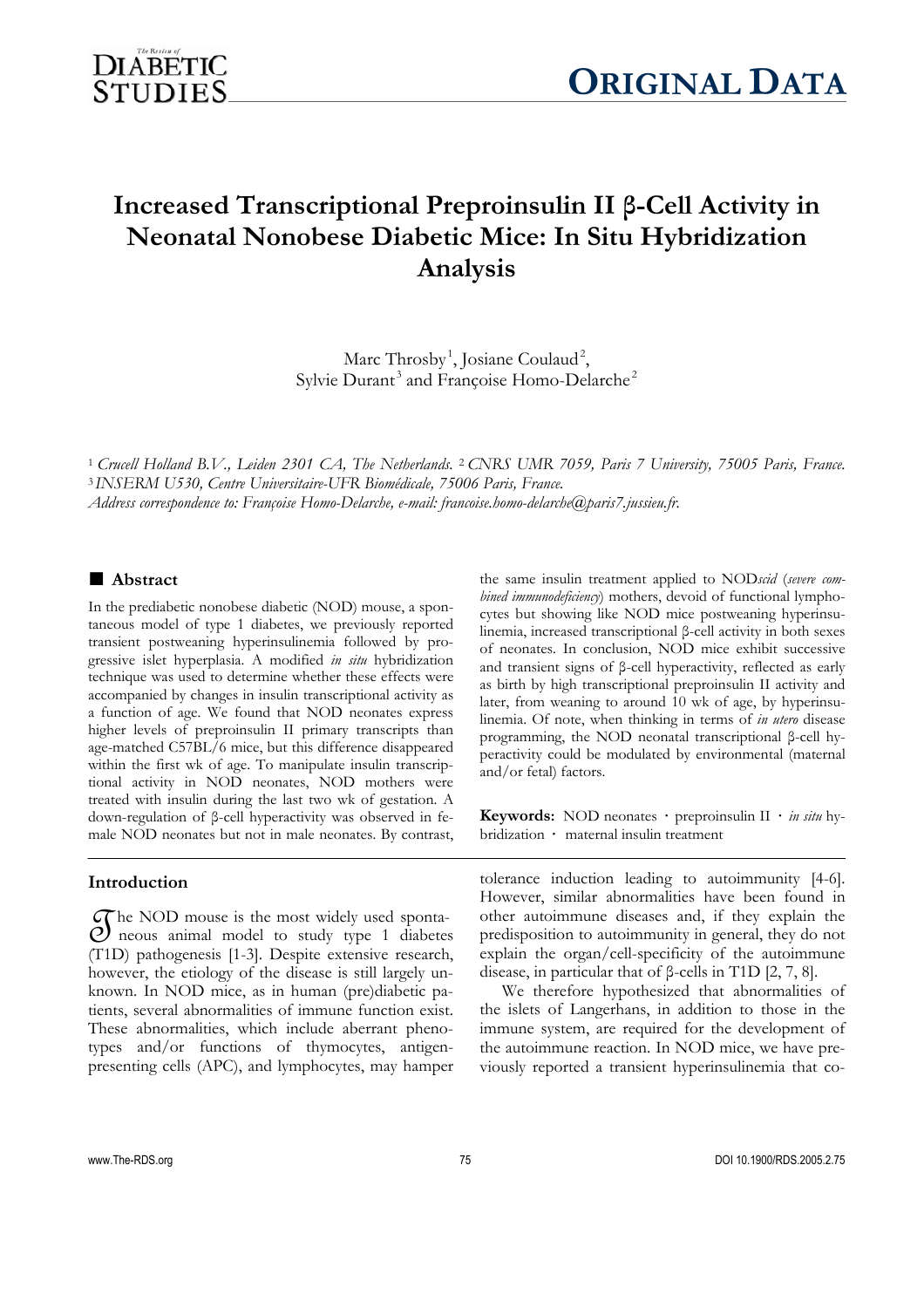incided in time with the first pancreas-infiltrating APC [8-11]. This hyperinsulinemia was followed by the formation of large islets, or mega-islets [2, 8, 12]. These mega-islets were preferentially associated with subsequent infiltrating cells (APC and lymphocytes) [8].

Hyperinsulinemia in NOD mice occurs directly after weaning. The weaning period corresponds to a dietetic shift from maternal milk (rich in fatty acids and poor in carbohydrates) to laboratory chow (poor in fatty acids and rich in carbohydrates) [2, 8, 13, 14]. Even in normal rodents, this dietetic shift is known to activate β-cells that have been at rest until weaning because of the low glucose-containing maternal milk. Since prediabetic NOD mice exhibit β-cell hyperactivity immediately after weaning, we questioned whether this was due to a previous glucose stimulation or socalled "glucose-priming effect" [2, 8, 14-16]. Such a priming effect may occur in NOD fetuses, due to possible abnormalities of glucose homeostasis in NOD mothers.

We therefore attempted to evaluate NOD neonatal β-cell activity. However, the measurement of circulating insulin levels in neonatal mice is technically challenging. To circumvent this problem, we determined whether β-cell stimulation is present at the transcriptional level in the pancreata of NOD neonates. For this purpose, we developed an *in situ* hybridization technique that assesses the rate of preproinsulin II mRNA expression. A cRNA probe complementary to the second intron of insulin II gene was constructed that specifically detects the presence of primary transcripts of this gene [17]. Primary RNA transcripts are rapidly processed to mature mRNA and transported into the cytoplasm. *In vitro* studies demonstrated that the half-life of a primary transcript in the nucleus is approximately 5-8 min, compared with up to 8 h for the mature spliced form of mRNA [18]. Thus increased levels of preproinsulin II primary transcripts represent increased insulin synthesis and can be used as an indicator of β-cell activity because in metabolically hyperactive β-cells, insulin production is upregulated at all points of control, including transcriptional activity.

Using this technique, we analyzed NOD and C57BL/6 mice at various ages and found that 1-dayold NOD neonates exhibit high levels of preproinsulin II primary transcript expression compared to agematched C57BL/6 neonates, but the strain difference disappears within the first wk of age. In order to modulate this neonatal β-cell hyperactivity, we treated NOD mothers with insulin during the last two wk of gestation. We also tested NOD*scid* mice, which lack

functional lymphocytes and do not develop insulitis and diabetes [19] but, like NOD mice, show some degree of hyperinsulinemia and increased mega-islet formation [2, 14, 20]. Maternal insulin treatment modulates differently transcriptional β-cell activity according to strain and/or sex.

# **Materials and methods**

#### *Animals and treatments*

NOD, NOD*scid* and C57BL/6 mice were bred under specific pathogen-free conditions at the facilities of the Hôpital Necker, Paris, France. The animal facilities and care followed the norms stipulated by the European Community. The incidence of diabetes in the NOD colony is, by 200 days of age, 80% and 40% for females and males, respectively [10]. C57BL/6 and NOD mice were sacrificed at 1 day, and 1, 2 and 4 wk of age in the morning for pancreas sampling. Sevenwk-old NOD and NOD*scid* females were mated, with the morning of the appearance of the vaginal plug being taken as the day zero of gestation. Then they were injected subcutaneously once a day in the late afternoon with 1.0 U human insulin /100 g body weight (Ultratard, NovoNordisk, Boulogne-Billancourt, France) or with the vehicle from day 9 to the last day of gestation [21]. Vehicle- or insulin-treated NOD and NOD*scid* mothers were sacrificed 1 day after delivery at the same time as the neonates. Before sacrifice, NOD and NOD*scid* mothers were rapidly bled, as previously described [10], to assess their basal nonfasting glycemia using the glucose-oxidase method (Biotrol glucose enzymatic color, Biotrol, Paris, France). Plasma insulin, glucagon and corticosterone concentrations were also determined, as described elsewhere, using standard RIAs (SB-insulin-CT, CIS Biointernational, Gif-sur-Yvette, France, Biodata, Pharmacia, St-Quentin-en-Yvelines, France and ICN Biomedicals Inc., Sorin Biomedica, Antony, France, respectively) [10, 22]. Pancreata from NOD mothers were fixed in Bouin's solution (Sigma, Saint-Quentin-Fallavier, France), followed by 10% formalin (Merck, Paris, France) and paraffin-embedded. Sections were cut at 4 µm and stained with hematoxylin eosin (Merck) to assess the degree of insulitis.

#### *Tissue preparation*

One- and 7-day-old animals were decapitated. Their tissues were immersion-fixed overnight in freshly prepared 4% paraformaldehyde. Animals over 14 days old were anaesthetized i.p. with avertin (Sigma), flushed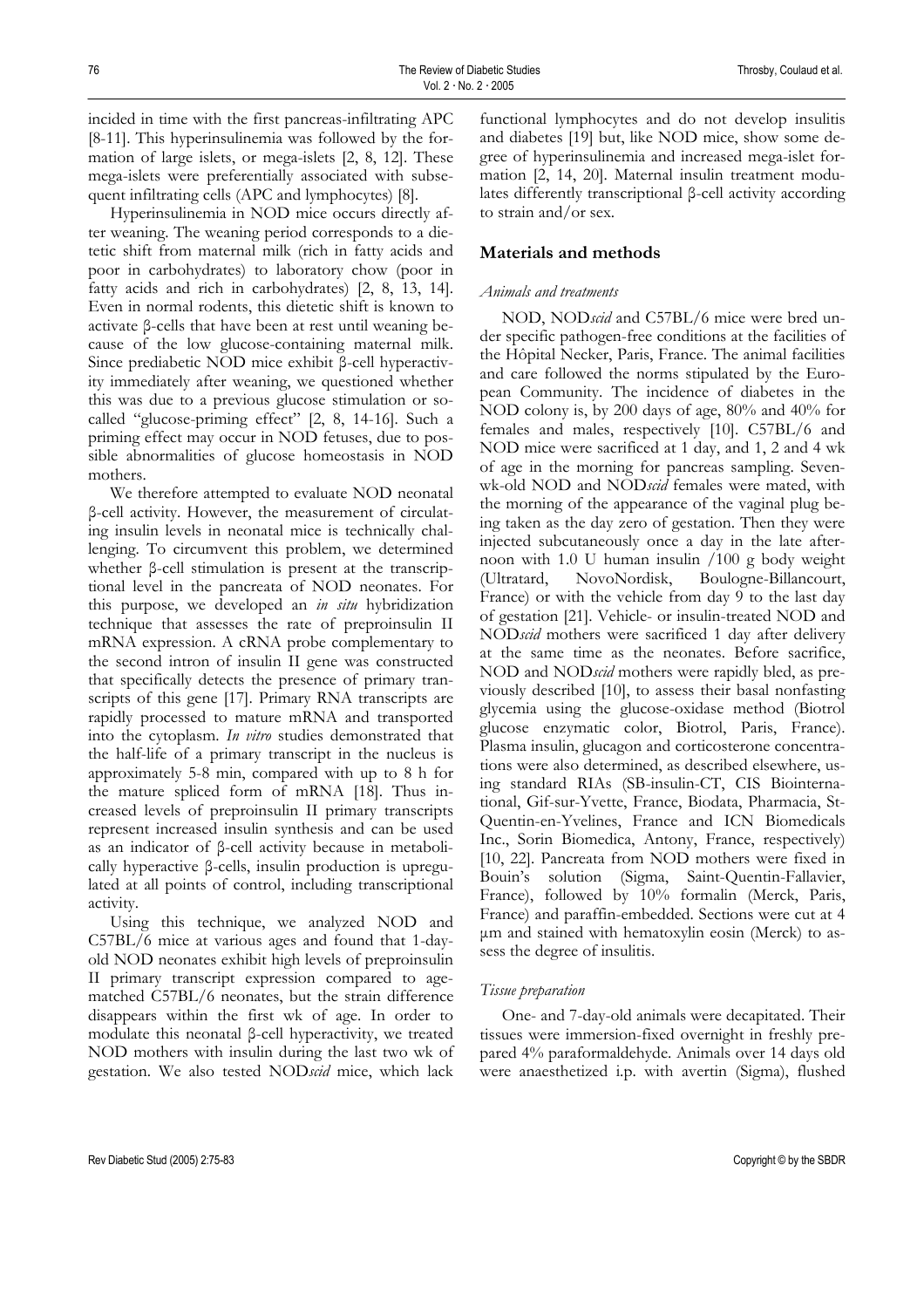with PBS containing heparin (10 U/ml) and  $0.5\%$  w/v NaNO<sub>2</sub> and perfused with 4% paraformaldehyde. Tissues were harvested and placed in fixative for a further 2 h. After fixation tissues were washed in 70% alcohol and embedded in paraffin using routine procedures. Sections of 4-5  $\mu$ m were cut and placed on 3aminopropyltriethoxysilane (Sigma) coated slides and stored at RT.

# *Construction of the murine Ins II IVS probe*

A cRNA probe specific for the primary transcript of preproinsulin II was generated, based on a previous method [18]. PCR primers were designed that spanned 354 bp of the second intron (representing 72% of its sequence). The amplification product was generated by standard RT-PCR amplification from total pancreatic extracts as described previously [23], and purified on a 6% polyacrylamide gel. The resulting cDNA fragment was ligated into a pGEM-T Easy vector (Promega, Charbonnières, France) according to the manufacturer's instructions. Plasmid DNA was prepared from recombinant clones, linerized, proteinase K digested and phenol/chloroform extracted. Digoxigenin (DIG) labeled sense and anti-sense probes were synthesized from appropriately linerized DNA using the *in vitro* translation system in the presence of DIG-11-UTP, according to the manufacturer's instructions (Boehringer Mannheim, Mannheim, Germany) with SP6 or T7 RNA polymerase. The DNA template was digested by DNase I and the RNA probe NH4Cl precipitated and purified by spin column chromatography (Clontech, Palo Alto, Ca.). Probes were aliquoted and stored at  $-70$ °C.

# *In situ hybridization*

Tissue sections were deparaffinized, cleared and rehydrated, then subjected to proteinase K digestion (100  $\mu$ g/ml) for 30 min at 25°C. The reaction was stopped with 0.2% glycine and sections were re-fixed in 4% paraformaldehyde for 10 min. Sections were then rinsed in  $H_2O$ , dehydrated and air-dried. Sections were then covered with 30-40 µl of hybridization buffer (HB) pH 6.8, containing 100 ng/ml of DIGlabeled antisense or sense probe, 300 mM NaCl, 10 mM Na2HPO4, 10 mM Tris-Cl, 50 mM EDTA, 50% deionised formamide, 5% dextran sulphate, 100 µg/ml tRNA, 100 µg/ml sonicated salmon DNA. Sections were incubated overnight at 50°C in covered chambers humidified with HB without probe and 50% formamide to maintain vapor pressure. After hybridization, sections were incubated for 4 h in 2 changes of HB

without probe and 50% formamide at 50°C to remove probe, washed 3x in RNase buffer (600 mM NaCl, 10 mM Tris-HCl pH 7.2, 50 mM EDTA) and incubated with 30  $\mu$ g/ml RNase for 60 min at 37 $^{\circ}$ C. Slides were washed in PBS and incubated in 2 changes of 2x SSC at 63°C for 60 min. Slides were then washed in Trisbuffered saline containing 0.05% Tween 20 (TNT) and incubated overnight at 4°C with anti-DIG F(ab) fragments (Boehringer) at a dilution of 1/750. At the end of the incubation slides were washed first in TNT, then in alkaline Tris-buffer saline containing 50 mM MgCl2 pH 9.5. Slides were then placed in slide mailers containing 4.5 µg/ml nitroblue tetrazolium (NBT) (Boehringer) and 3.5 µg/ml 5-Bromo-4-chloro-3 indolyl-phosphate Na2 (BCIP) (Boehringer) and left upright at room temperature for 4-6 h. Positive control sections were checked for staining intensity, then sections were washed in buffer containing 10 mM EDTA, dehydrated and mounted in Eukitt.

#### *Immunohistochemistry for (pro)insulin and glucagon*

Double labeling was performed on 4 µm sections cut from paraffin-embedded tissues. After dewaxing and rehydrating, the tissues were washed in Tris-saline buffer (0.1M Tris-HCl, pH 7.5, 0.15M NaCl, 0.05% Tween 20). Sections were incubated with optimally diluted guinea pig anti-insulin serum (Linco Research Inc., St. Charles, MO) and rabbit anti-glucagon serum (Chemicon International Inc, Temecula, CA) overnight at 4°C. Slides were thoroughly washed in Tris-saline buffer and incubated first with swine anti-rabbit IgG conjugated with alkaline phosphatase (DAKO, Trappes, France) for 30 min at room temperature, rinsed and then incubated with rabbit anti-guinea pig IgG conjugated with horseradish peroxidase (DAKO, Trappes, France) for a further 30 min. Sections were rinsed first in Tris-saline buffer (pH 7.5), then briefly in alkaline Tris-saline buffer (pH 9.5 containing 50 mM MgCl2). Immunoreactive glucagon was revealed using a substrate consisting of 0.34 mg/ml NBT and 0.18 mg/ml BCIP. Slides were protected from light and periodically checked for staining intensity. The reaction was stopped by returning sections to neutral pH in Tris-saline buffer containing 10 mM EDTA. Slides were washed thoroughly for at least 30 min, then reacted with the peroxidase chromogen diaminobenzidine (Sigma) in PBS with  $0.02\%$  H<sub>2</sub>O<sub>2</sub> for 1-2 min. Slides were finally rinsed in water counterstained with methyl green (Fluka, Buchs, Switzerland), dehydrated through alcohol, cleared and mounted.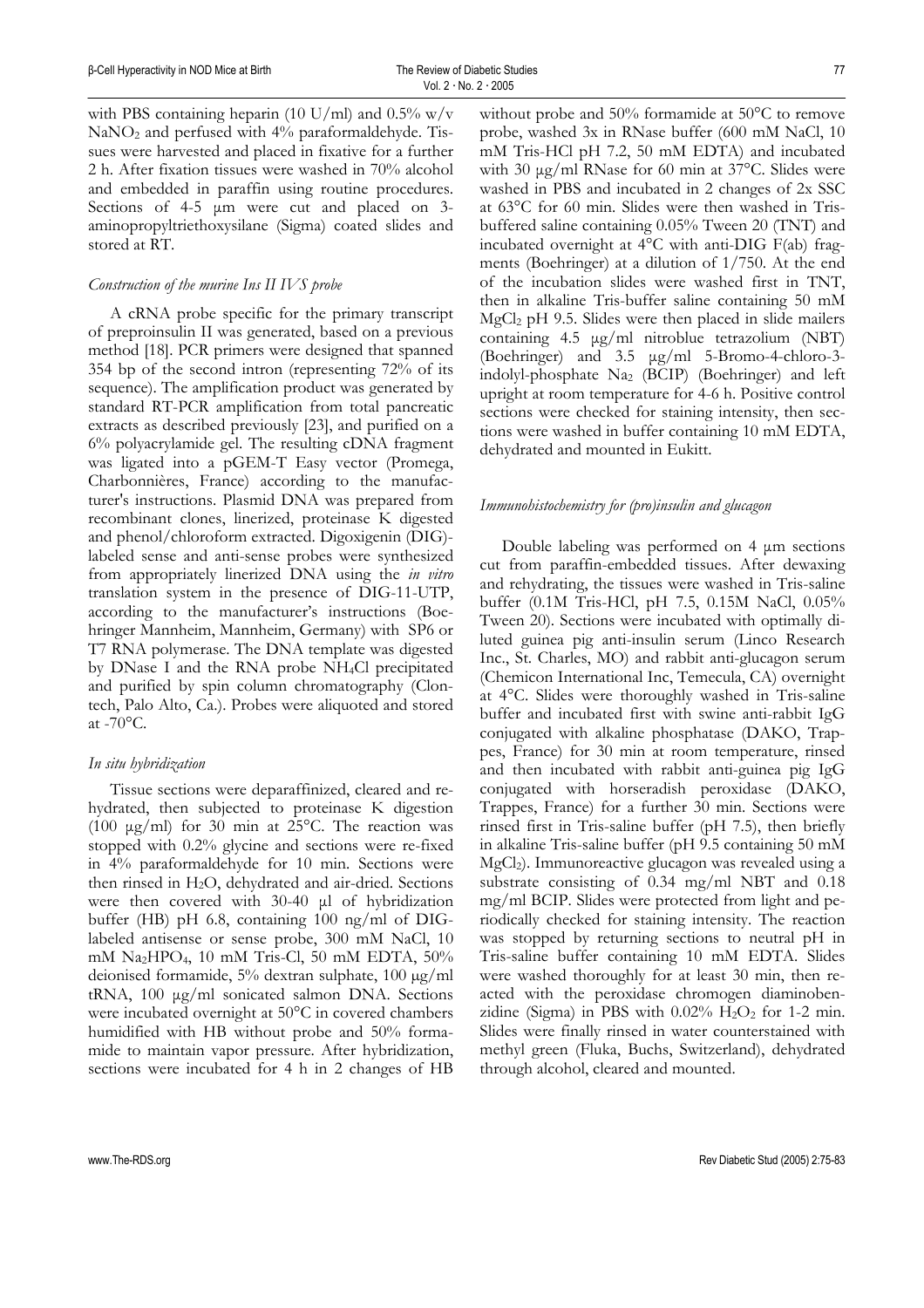#### *Image analysis*

We performed a semiquantitative analysis of preproinsulin II expression via a VIDAS-RT image analysis system (Kontron Elektronik GmbH/Carl Zeiss, Weesp, The Netherlands). Measurements were made at 200x magnification. Islets were identified under phase contrast and circled. Positively stained nuclei inside individual islets were enumerated at four thresholds of staining intensity. The number of positive nuclei was divided by the area of the islet. Data are expressed as the mean of positive nuclei/islet area  $(x10^{-3})$ .

#### *Statistical analysis*

Values are mean ± SEM of 4 to 10 neonates per age group in each strain depending on the experiment. For

each animal 3 noncontiguous sections were analyzed. Data were analyzed with Statistica software (Statsoft, Tulsa, OK). Possible effects of strain, age and treatment were analyzed using ANOVA for each variable investigated. *Post-hoc* analysis, using the Tukeys HSD method (*in situ* hybridization) or the Neuwman-Keuls method (insulitis and endocrine parameters), was performed when effects and interactions were significant  $(p \le 0.05)$ , as assessed by ANOVA.

# **Results**

# *The islet distribution of preproinsulin II primary transcript expression is heterogeneous*

To determine whether β-cell hyperactivity was present in NOD neonatal pancreata, we utilized an intervening sequence assay that exploited the short half-life of primary transcripts in the nucleus as an indirect measure of transcriptional activity. In serial sections stained for the primary transcript of preproinsulin II (Figure 1a) or for proinsulin and glucagon protein to visualize β- and  $\alpha$ -cells, respectively (Figure 1b), a specific signal was localized to the β-cell area of a sub-



Figure 1. Preproinsulin II primary transcript (ppIns II) expression is restricted to the nucleus of a subpopulation of β-cells in the islet. *In situ* hybridization for the ppIns II was carried out on paraffin-embedded sections as described in the materials and methods. Serial pancreatic sections for (**A**) *in situ* hybridization and (**B**) immunostaining for proinsulin and glucagon: the specific signal of *in situ* hybridization is localized in β-cell nuclei (**A**), when compared to proinsulin (brown) and glucagon (black) staining (**B**), using an anti-sense probe, specific signal for ppIns II were restricted to the nucleus of a subset of β-cells (**C**), when *in situ* hybridization was carried out with a sense probe (**D**), there was a complete absence of staining. Magnification factors: (A) and (B) x400, (C) and (D) x1600.

> population of islets when compared to proinsulin and glucagon staining. Figure 1c shows a high power view β-cell nuclei stained for preproinsulin II primary transcripts. Staining was restricted to the nucleus although not all nuclei are stained in a given islet. Sections hybridized with sense probes had a complete absence of staining (Figure 1d), similar to sections preincubated with RNase before hybridization (data not shown).

# *NOD neonates have high levels of preproinsulin primary transcript expression*

Using a semi-quantitative approach to gauge the level of transcriptional activity, we measured the number of positive nuclei per islet area at 4 different thresholds (100, 75, 50, 25) of staining intensity. Threshold values were arbitrarily assigned to encompass the range of staining intensities. Of note, in both strains at all ages, smaller islets tended to contain the most strongly stained nuclei (data not shown), possibly reflecting strong transcriptional β-cell activity during islet neogenesis [22]. In addition, 1-day-old NOD neonates had a significantly greater number of stained nuclei when compared to age-matched C57BL/6 mice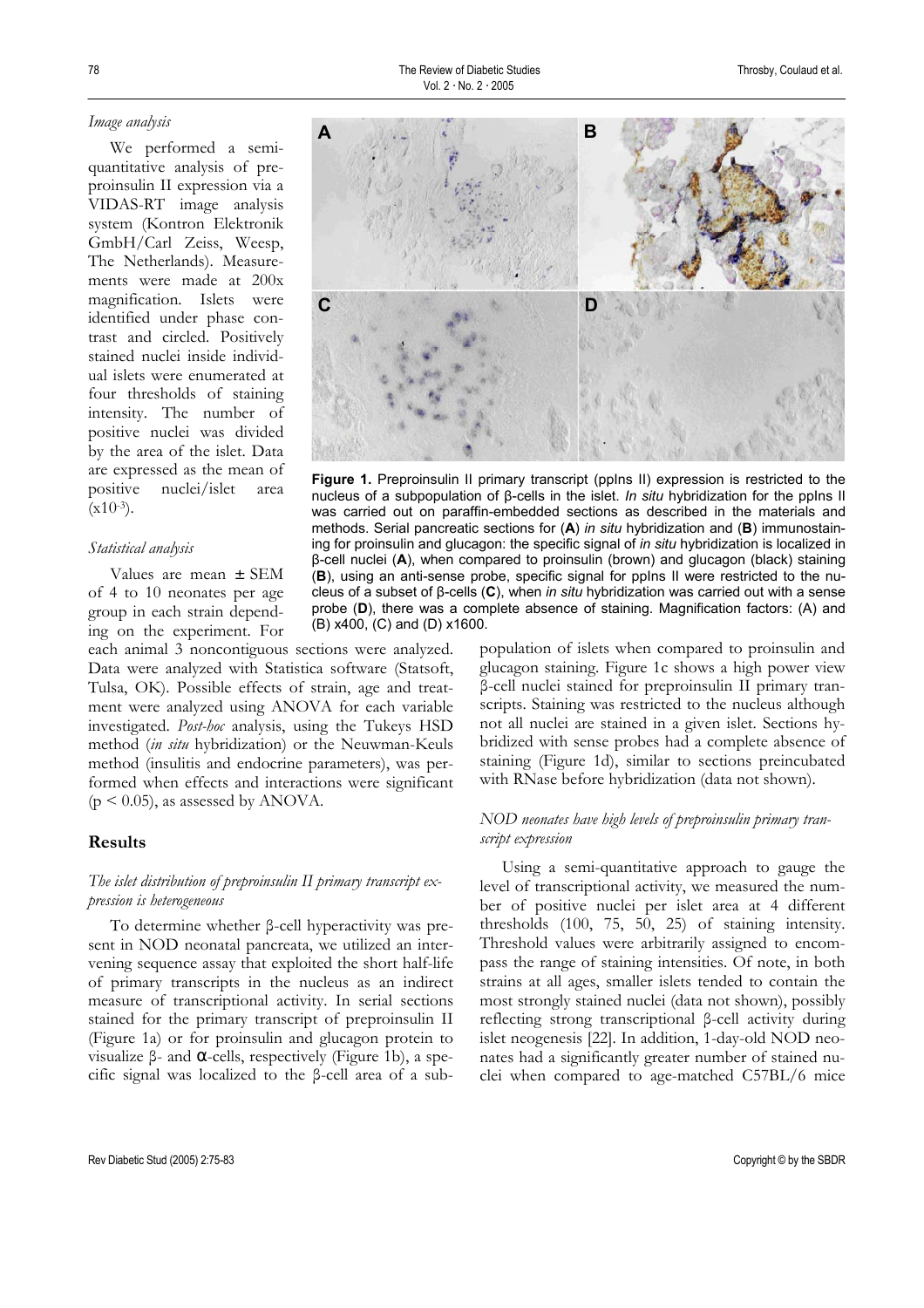(Figure 2). This effect was significant in a three-way ANOVA comparing strain, age and threshold ( $p < 10^{-6}$ ) in each case). More specifically, using *post-hoc* analyses, the effect was significant between the two strains at 1 day of age and at all threshold levels (p values from 0.02 to 0.00003). However, the difference between strains dropped with age such that at 7 days of age there was no significant difference. Thus, NOD neonates had more insulin-synthesizing β-cells than C57BL/6 neonates, but this difference disappeared within the first wk of life.



**Figure 2.** Transcriptional activity is increased in neonatal NOD mice. *In situ* hybridization for the ppIns II was carried out on paraffin-embedded sections as described in the materials and methods. A VIDAS image analysis system was used to semi-quantify the number and intensity of stained nuclei. The number of positive nuclei per islet area was measured at 4 different thresholds (25, 50, 75, 100) of staining intensity. These threshold values were arbitrarily assigned to encompass the range of staining intensities. The graph shows the number of nuclei stained per islet area at different arbitrarily assigned thresholds of intensity in NOD (●-●) and C57Bl/6 (○-○) mice during the early developmental period. Means  $\pm$  SEM of 10 mice per age group in each strain, p-values from 0.02 to 0.00003.

# *Maternal insulin treatment decreases the level of preproinsulin primary transcript expression in female NOD neonates, but not in males*

We then tried to modulate the transcriptional β-cell hyperactivity observed in NOD neonates. We therefore treated NOD mares with insulin (1U/100g bw) during the last two wk of gestation. Mean values of basal nonfasting glycemia, insulinemia, glucagonemia and circulating corticosterone in NOD mothers, 1 day *post-partum*, are given in Table 1. Vehicle- and insulintreated NOD mice show similar values for all parameters investigated. We also checked the efficacy of insulin treatment on the degree of insulitis (Figure 3). As expected, insulin treatment significantly decreased the percentage of islets with insulitis ( $p \leq 0.028$ ) and, by

contrast, significantly increased that of unaffected islets  $(p \le 0.025)$ . For *in situ* hybridization, we analyzed here female and male neonates separately. As can be seen from Figure 4, levels of transcriptional β-cell activity were similar in female and male NOD neonates from vehicle-treated NOD mothers. However, maternal insulin treatment significantly decreased the level of preproinsulin transcriptional activity in female NOD neonates ( $p \le 0.006$ , *post-hoc* analyses), but not in males. This sexual dimorphism in insulin response was observed in two separate experiments.

> *Maternal insulin treatment increased preproinsulin primary transcript expression in both sexes of NODscid neonates*

NOD*scid* mice are lymphocytedeficient controls of NOD mice that show, like NOD mice, postweaning hyperinsulinemia compared to various control strains [2, 14, 19]. We therefore treated NOD*scid* mothers with insulin during the last two wk of gestation and analyzed the pancreata of their progeny by *in situ* hybridization. As shown in Table 1, mean basal nonfasting glycemia of vehicle- and insulin-treated NOD*scid* mothers, 1 day *post-partum*, were similar but tended to be higher than corresponding NOD mother glycemia ( $p = 0.09$  and 0.06 for vehicle and insulin-treated mice, respectively). Circulating NOD*scid* insulin and corticosterone levels were not affected by previous maternal insulin treatment and were similar to those observed in NOD mice. However, 1 day *post-partum*, gluca-

gonemia showed trends toward higher values in vehicle- or insulin-treated NOD*scid* mothers than corresponding NOD mothers ( $p = 0.05$  and 0.08, respectively). As can be seen in Figure 5, maternal insulin treatment increased preproinsulin transcriptional activity levels in both female and male NOD*scid* neonates (p < 0.04 and p < 0.003 respectively, *post-hoc* analyses).

## **Discussion**

We previously demonstrated, starting after weaning, a transient hyperinsulinemia in prediabetic NOD mice compared to various control strains (C57BL/6, DBA/2 and BALB/c) [2, 8, 19, 11, 14]. Because of possible maternal abnormalities of glucose homeostasis, we tried to analyze here whether this hyperinsu-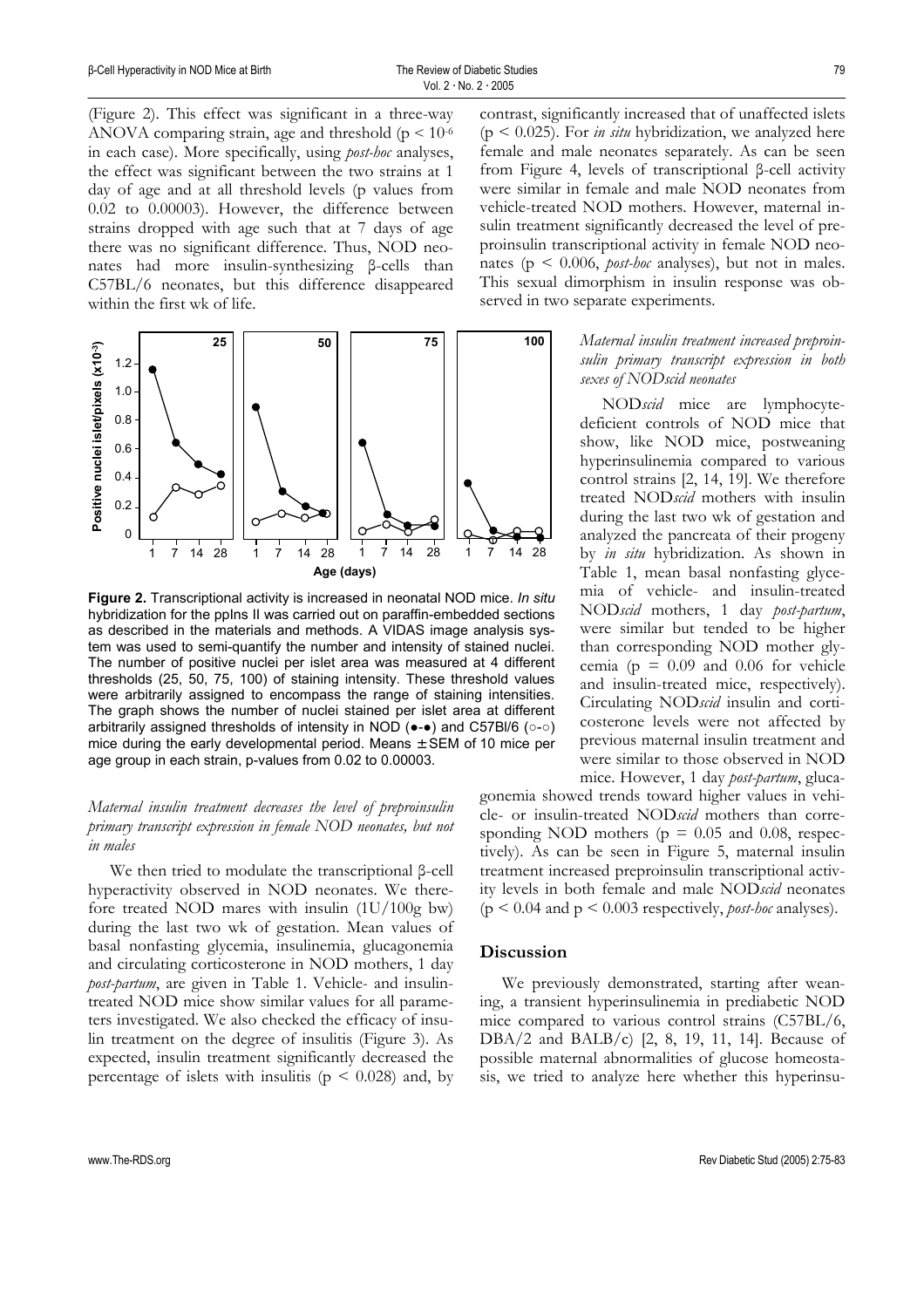| Parameters |         | Glucose<br>(mmol/l) | Insulin<br>(pmol/l) | Glucagon<br>(pg/l)  | Corticosterone<br>(ng/l) |
|------------|---------|---------------------|---------------------|---------------------|--------------------------|
| NOD        | vehicle | $5.20 \pm 0.20$     | $117.90 \pm 15.20$  | $352.60 \pm 19.00$  | $52.40 \pm 12.30$        |
|            | insulin | $5.40 \pm 0.20$     | $154.20 \pm 38.80$  | $386.40 \pm 31.60$  | $40.40 \pm 8.90$         |
| C57BL/6    | vehicle | $6.00 \pm 0.30*$    | $183.90 \pm 41.00$  | $520.00 \pm 67.60*$ | $31.80 \pm 5.20$         |
|            | insulin | $6.00 \pm 0.30*$    | $139.90 \pm 23.60$  | 538.10 $\pm$ 81.60* | $38.60 \pm 6.70$         |

**Table 1.** Circulating metabolic and endocrine parameters in 1-day-postpartum NOD and NOD*scid* mice that received vehicle or insulin  $(111/100 \text{ g}$  bw) during the two last weeks of gestation

**Legend**: Data are means  $\pm$  SEM. \* p-values: glucose (p = 0.09 and p = 0.06), glucagon (p = 0.05 and p = 0.08; *post-hoc* analyses) for vehicle and insulin-treated mice, respectively.  $n = 15$  and  $n = 10$  mice per group for NOD and NODscid mice, respectively.

linemia could result from an *in utero* "glucose-priming" effect on fetal β-cells [2, 15, 16, 24]. Indeed, if most of the NOD mothers are not diabetic at the beginning of gestation, some of them become diabetic during gestation or in the *post-partum* period. Due to the difficulty of measuring circulating insulin in mouse neonates, we set up an *in situ* approach to assess β-cell activity in their pancreata. We showed that NOD neonates exhibit increased transcriptional β-cell activity at birth compared to age-matched C57BL/6 neonates. However, it should be underlined that the distribution of preproinsulin II primary transcripts is highly heterogenous. Indeed, not all islets express preproinsulin II primary transcripts and not all nuclei in a given islet. Moreover, the difference between the two strains disappears within the first wk of age. At this age and regardless of the strain, pups are fed from birth onwards by low glucose-containing maternal milk that induces a β-cell rest lasting until weaning.

Then we tried to modulate the β-cell hyperactivity observed in NOD neonates. We therefore treated NOD mothers during the last two wk of gestation at a dose of insulin that lowers glycemia by 50% 2 h after injection (data not shown). Of note, this prenatal insulin treatment decreases maternal insulitis by about 50%, as checked 1 day *post-partum*. While β-cell activity levels are similar in female and male NOD neonates from vehicle-treated NOD mothers, maternal insulin treatment exclusively down-regulates it in female neonates. The reason for the sexual dimorphism in β-cell reactivity of NOD neonates remains to be determined. It is possible that androgens, produced by male fetuses before birth [25], induce a state of insulin resistance [2, 8, 10, 20, 26, 27], thereby leading to insulin-resistant hyperstimulated β-cells in males. Moreover, insulin does not practically cross the placental barrier unless insulin antibodies are present [28]. Indeed, insulin antibodies have been described in NOD mice [29, 30]. In such a case, insulin might control its own secretion at different levels in opposite ways: at the level of the central nervous system, particularly, during the neonatal period, and at the pancreas level [31-34]. The sexual dimorphism might therefore take place at both levels. Finally, we expected a downregulation of β-cell

activity in neonates by treating the mothers with insulin, due to a better control of glucose metabolism during gestation. Because it was impossible to measure repeatedly maternal glycemia during gestation (in order to avoid stressful manipulation), we assessed maternal glycemia 1 day *post-partum*. However, after mating at 7 wk of age and at the end of the first gestation, none of the NOD mothers became diabetic, suggesting that, at least during the first gestation, a "glucose-priming" effect might not be responsible for the subsequent postweaning hyperinsulinemia.



**Figure 3.** Maternal insulin treatment during the two last weeks of gestation decreases the degree of insulitis. In both vehicle- or insulin-treated groups, islets were examined and the respective percentages of intact, periinfiltrated and severely damaged islets were determined. Values are means  $\pm$  SEM (n = 951 and n = 984 islets in vehicle- and insulin-treated NOD mothers, respectively, p  $= 0.025$  and  $p = 0.028$  for unaffected islets and islets showing insulitis, respectively).

We then used the NOD*scid* model, devoid of functional lymphocytes but also exhibiting post-weaning hyperinsulinemia, as a lymphocyte-deficient control of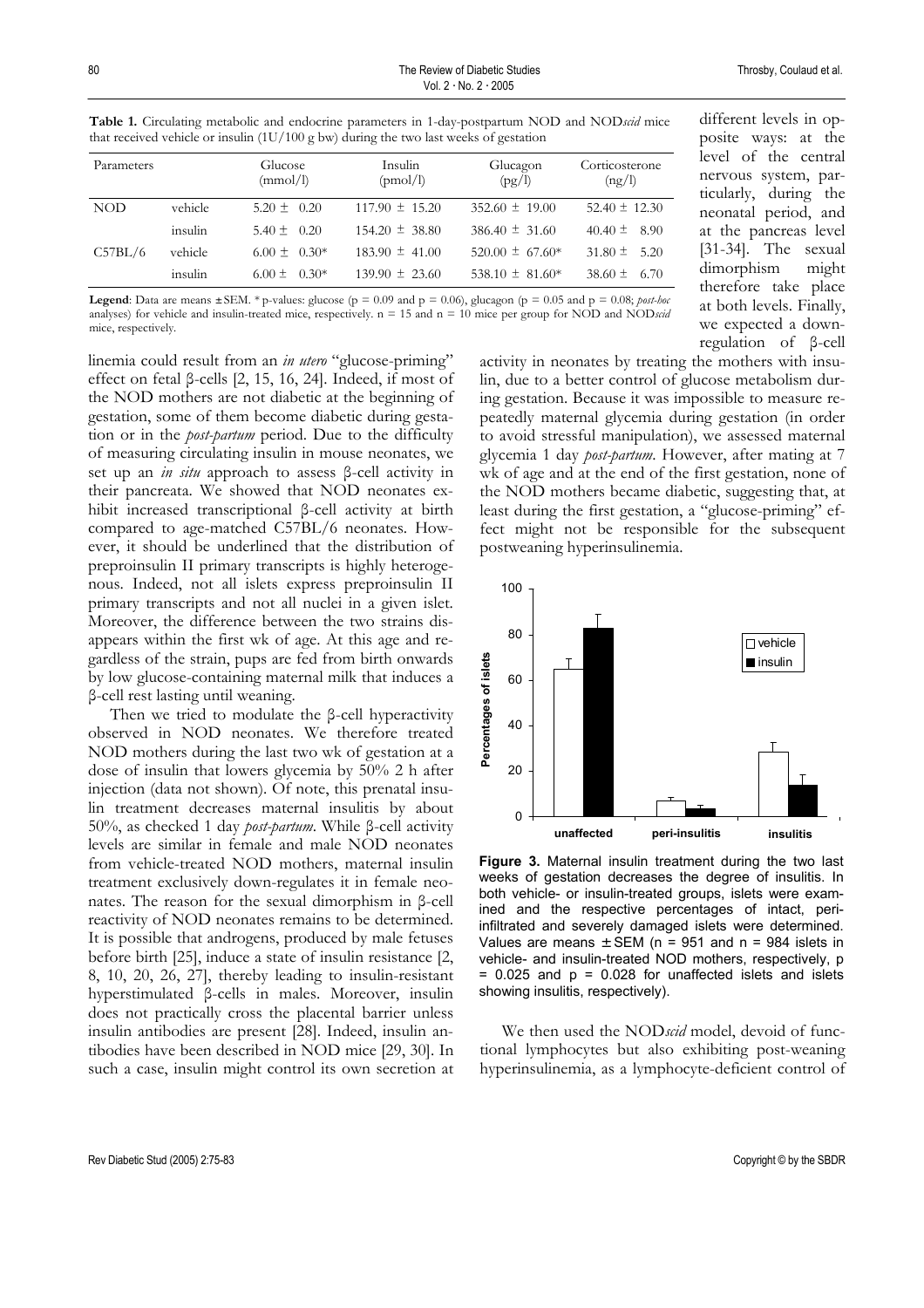the NOD mouse, which can also overcome the possible problem of insulin transfer through the placental barrier. In the progeny of insulin-treated NOD*scid* mothers, we do not observe a sexual dimorphism in transcriptional β-cell activity to insulin, but in contrast an up-regulation in both sexes. An explanation could be the existence of abnormalities of glucose homeosta-



**Figure 4.** Insulin treatment of NOD mothers diminishes ppIns II primary transcript expression in neonatal NOD females but not in males. Results are expressed as in Figure 2. The graph shows the number of nuclei stained per islet area at one threshold of intensity (50), in 1-day-old NOD neonates from mothers treated with vehicle (□) or insulin (■, 1U/100g bw). Means ± SEM of 4 mice per treatment group in each sex;  $p < 0.01$ .

sis in mice with the *scid* mutation, and in particular in NOD*scid* mice, but to the best of our knowledge, this has not yet been described. However, we show here that nonfasting basal glycemia of NOD*scid* mothers, whether they have been vehicle- or insulin-treated, are slightly higher 1 day after delivery, compared to those of NOD mice, in relationship with slightly higher circulating levels of glucagon, a well known counterregulatory hormone [35]. Also, we recently described a state of insulin resistance in NOD and NOD*scid* mice during the first gestation, possibly linked to abnormal maternal HPA axis regulation [36]. Finally, we published that 7-day-old NOD*scid* neonates show an unexpected pattern of higher basal glycemia than NOD and C57BL/6 neonates [22]. Of note in this regard, nude BALB/c mice, which are deprived of a thymus, exhibit several endocrine effects including impaired glucose tolerance at a very young age and peripheral insensitivity to insulin [37, 38]. Therefore, subtle differences in the regulation of glucose metabolism at the maternal and fetal levels during NOD and NOD*scid* gestation might trigger the peculiar β-cell response of their female and male progeny.

In conclusion, NOD mice exhibit successive signs of transient β-cell hyperactivity that take place, as shown here around birth, and afterwards at weaning. This neonatal β-cell hyperactivity completes the list of events that happen during the perinatal period in NOD mice. First, and in agreement with our data, NOD fetal pancreatic organ cultures produce more insulin that those from C57BL/6 or BALB/c mice [39]. Second, prenatal stress increases diabetes incidence in the female progeny, possibly through hyperstimulation of the HPA axis and induction of insulin resistance leading to overworked β-cells [40]. Third, a higher number of some type of APC are present at birth in NOD and NOD*scid* pancreata compared to those of C57BL/6, DBA/2 and BALB/c [41]. Fourth,



**Figure 5.** Insulin treatment of NOD*scid* mothers increases ppIns II primary transcript expression in both sexes of NOD*scid* neonates. Results are expressed as in Figure 4 at one threshold of intensity (50). Means  $\pm$  SEM of 4 mice per treatment group in each sex; p < 0.05.

neonatal injection of glucose and arginine leads to diabetes enhancement and increased islet autoantigen expression (ICA and GAD 67) in NOD females only [42]. Fifth, neonatal separation of NOD neonates from their mothers increases diabetic risk probably in association with augmented peripheral insulin need [43]. After weaning, APC infiltration is accentuated when βcell hyperactivity reappears, thus suggesting a close relationship between islet hyperactivity and immune cell infiltration [2, 8]. As discussed elsewhere, β-cell hyperactivity might be of importance in the pathogenesis of T1D: hyperactive endocrine cells are more prone to autoimmune reactions because of higher levels of autoantigens, adhesion and MHC molecules and because of a higher sensitivity to cytokine-induced damage [2, 7, 8, 11]. Of note, in human T1D, the existence of such a transient β-cell hyperactivity, triggered by a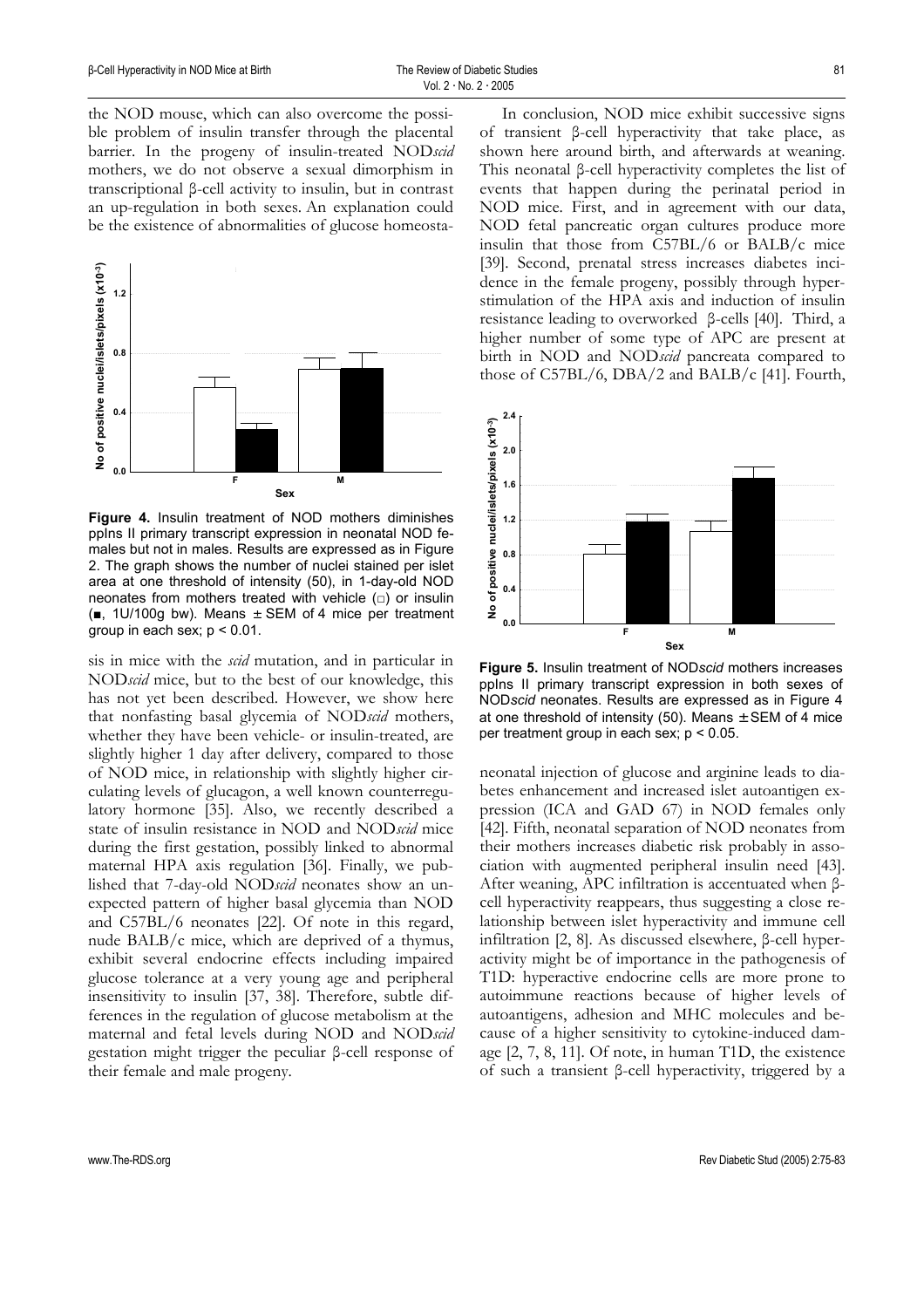state of insulin resistance that might accelerate disease progression, has recently been emphasized [44-47]. **Acknowledgments**: The authors wish to thank Pr.

■ **References** 

- 1. **Bach JF.** Insulin-dependent diabetes mellitus as an autoimmune disease. *Endocr Rev* 1994.15:516-542.
- 2. **Homo-Delarche F.** Neuroendocrine immuno-ontogeny of the pathogenesis of autoimmune disease in the nonobese diabetic (NOD) mouse. *Ilar J* 2004.45:237-258.
- 3. **Rossini AA, Handler ES, Mordes JP, Greiner DL.** Human autoimmune diabetes mellitus: lessons from BB rats and NOD mice - caveat emptor. *Clin Immunol Immunopathol* 1995.74:2-9.
- Anderson MS, Bluestone JA. The NOD mouse: a model of immune dysregulation. *Annu Rev Immunol* 2005.23:447-485.
- 5. **Delovitch TL, Singh B.** The nonobese diabetic mouse as a model of autoimmune diabetes: immune dysregulation gets the NOD. *Immunity* 1997.7:727-738.
- 6. **Rosmalen JG, van Ewijk W, Leenen PJ.** T-cell education in autoimmune diabetes: teachers and students. *Trends Immunol* 2002.23:40-46.
- 7. **Homo-Delarche F, Boitard C.** Autoimmune diabetes: the role of the islets of Langerhans. *Immunol Today* 1996.17:456- 460.
- 8. **Rosmalen JG, Leenen PJ, Pelegri C, Drexhage HA, Homo-Delarche F.** Islet abnormalities in the pathogenesis of autoimmune diabetes. *Trends Endocrinol Metab* 2002.13:209-214.
- 9. **Jansen A, Homo-Delarche F, Hooijkaas H, Leenen PJ, Dardenne M, Drexhage HA.** Immunohistochemical characterization of monocytes-macrophages and dendritic cells involved in the initiation of the insulitis and beta-cell destruction in NOD mice. *Diabetes* 1994.43:667-675.
- 10. **Amrani A, Durant S, Throsby M, Coulaud J, Dardenne M,**  Homo-Delarche F. Glucose homeostasis in the nonobese diabetic mouse at the prediabetic stage. *Endocrinology* 1998.139:1115-1124.
- 11. **Homo-Delarche F, Drexhage HA.** Immune cells, pancreas development, regeneration and type 1 diabetes. *Trends Immunol* 2004.25:222-229.
- 12. **Jansen A, Rosmalen JG, Homo-Delarche F, Dardenne M, Drexhage HA.** Effect of prophylactic insulin treatment on the number of ER-MP23+ macrophages in the pancreas of NOD mice. Is the prevention of diabetes based on beta-cell rest? *J Autoimmun* 1996.9:341-348.
- 13. **Blazquez E, Montoya E, Lopez Quijada C.** Relationship between insulin concentrations in plasma and pancreas of foetal and weaning rats. *J Endocrinol* 1970.48:553-561.
- 14. **Homo-Delarche F.** Beta-cell behaviour during the prediabetic stage. Part II. Non-insulin-dependent and insulin-dependent diabetes mellitus. *Diabetes Metab* 1997.23:473-505.
- 15. **Zucker P, Logothetopoulos J.** Persisting enhanced proinsulin-insulin and protein biosynthesis (3H-leucine incorporation) by pancreatic islets of the rat after glucose exposure. *Diabetes* 1975.24:194-200.
- 16. **Fujimoto S, Tsuura Y, Ishida H, Tsuji K, Mukai E, Kajikawa M, Hamamoto Y, Takeda T, Yamada Y, Seino Y.** Augmentation of basal insulin release from rat islets by preexposure to a high concentration of glucose. *Am J Physiol Endocrinol Metab* 2000.279:E927-940.

Hemmo Drexhage, Dr. Judith Rosmalen and Dr Jean-Marie Pleau for useful discussions. This research was supported by grants from CNRS and 6<sup>th</sup> PCRD.

- 17. **Philippe J.** Structure and pancreatic expression of the insulin and glucagon genes. *Endocr Rev* 1991.12:252-271.
- 18. **Fremeau RT, Jr., Lundblad JR, Pritchett DB, Wilcox JN, Roberts JL.** Regulation of pro-opiomelanocortin gene transcription in individual cell nuclei. *Science* 1986.234:1265-1269.
- 19. **Prochazka M, Gaskins HR, Shultz LD, Leiter EH.** The nonobese diabetic scid mouse: model for spontaneous thymomagenesis associated with immunodeficiency. *Proc Natl Acad Sci U S A* 1992.89:3290-3294.
- 20. **Rosmalen JG, Pigmans MJ, Kersseboom R, Drexhage**  HA, Leenen PJ, Homo-Delarche F. Sex steroids influence pancreatic islet hypertrophy and subsequent autoimmune infiltration in nonobese diabetic (NOD) and NODscid mice. *Lab Invest* 2001.81:231-239.
- 21. **Calvo RM, Forcen R, Obregon MJ, Escobar del Rey F, Morreale de Escobar G, Regadera J.** Immunohistochemical and morphometric studies of the fetal pancreas in diabetic pregnant rats. Effects of insulin administration. *Anat Rec* 1998.251:173-180.
- 22. **Pelegri C, Rosmalen JG, Durant S, Throsby M, Alves V, Coulaud J, Esling A, Pleau JM, Drexhage HA, Homo-Delarche F.** Islet endocrine-cell behavior from birth onward in mice with the nonobese diabetic genetic background. *Mol Med* 2001.7:311-319.
- 23. **Throsby M, Homo-Delarche F, Chevenne D, Goya R,**  Dardenne M, Pleau JM. Pancreatic hormone expression in the murine thymus: localization in dendritic cells and macrophages. *Endocrinology* 1998.139:2399-2406.
- 24. **Homo-Delarche F.** Beta-cell behavior during the prediabetic stage. Part I. Beta-cell pathophysiology. *Diabetes Metab* 1997.23:181-194.
- 25. **Weisz J, Ward IL.** Plasma testosterone and progesterone titers of pregnant rats, their male and female fetuses, and neonatal offspring. *Endocrinology* 1980.106:306-316.
- 26. **Lavine RL, Chick WL, Like AA, Makdisi TW.** Glucose tolerance and insulin secretion in neonatal and adult mice. *Diabetes* 1971.20:134-139.
- 27. **Leiter EH.** The genetics of diabetes susceptibility in mice. *Faseb J* 1989.3:2231-2241.
- 28. **Bauman WA, Yalow RS.** Transplacental passage of insulin complexed to antibody. *Proc Natl Acad Sci U S A* 1981.78:4588- 4590.
- 29. **Michel C, Boitard C, Bach JF.** Insulin autoantibodies in non-obese diabetic (NOD) mice. *Clin Exp Immunol* 1989.75:457-460.
- 30. **Reddy S, Bibby N, Elliott RB.** Longitudinal study of islet cell antibodies and insulin autoantibodies and development of diabetes in non-obese diabetic (NOD) mice. *Clin Exp Immunol* 1990.81:400-405.
- 31. **Boden G, Chen X, DeSantis R, Kolaczynski J, Morris M.**  Evidence that suppression of insulin secretion by insulin itself is neurally mediated. *Metabolism* 1993.42:786-789.
- 32. **Dorner G, Plagemann A.** Perinatal hyperinsulinism as possible predisposing factor for diabetes mellitus, obesity and enhanced cardiovascular risk in later life. *Horm Metab Res* 1994.26:213-221.

Rev Diabetic Stud (2005) 2:75-83 Copyright © by the SBDR